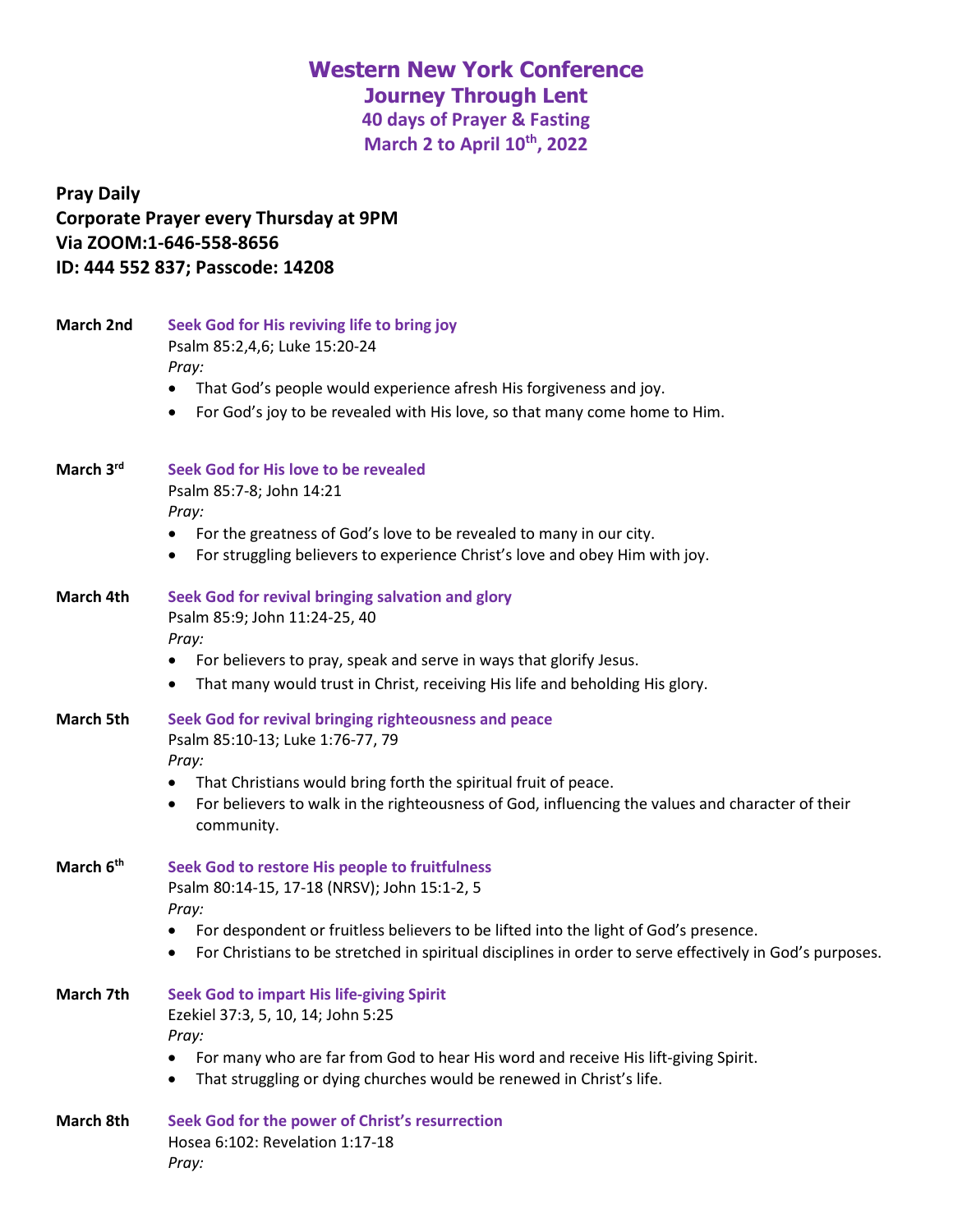- That believers would recognize the risen Jesus in the beauty of His glory.
- For the authority of Christ to liberate people from the grip of sin, the fear of death and the deception of evil powers.

| <b>March 9th</b>       | <b>Seek God to purify His people</b><br>Psalm 51:1-7; Matthew 5:8<br>Pray:                                                                                                                                                                                                       |  |
|------------------------|----------------------------------------------------------------------------------------------------------------------------------------------------------------------------------------------------------------------------------------------------------------------------------|--|
|                        | For non-believers to see the hope of whole-hearted purity before God.<br>$\bullet$<br>For believers to confess and abandon patterns of sin so that they can walk freely in the joy of<br>$\bullet$<br>holiness.                                                                  |  |
| March 10th             | Seek God for His people to love and obey Him<br>Deuteronomy 30:19-20; Luke 16:13<br>Pray:                                                                                                                                                                                        |  |
|                        | For believers to set aside competing ambitions in order to serve Christ with authentic love.<br>$\bullet$<br>For those far from Christ to be nauseated by worldly enticements and become hungry for a life of<br>$\bullet$<br>serving God.                                       |  |
| March 11th             | <b>Seek God to unite His people</b><br>Psalm 13:1, 3 (NIV); John 17:22-23<br>Pray:                                                                                                                                                                                               |  |
|                        | For believers to set aside jealousies, repent of sins against each other and be renewed in unity.<br>For divided congregations to become reconciled, reflecting Christ's beauty.<br>٠<br>That churches in our communities would work and worship together.<br>$\bullet$          |  |
| March 12th             | Seek God to bring life from His people to the world<br>Ezekiel 47:9, 12; John 7:37-38                                                                                                                                                                                            |  |
|                        | Pray:<br>That spiritually thirsty people will hear the voice of Christ calling them to follow Him.<br>$\bullet$<br>For churches to become sources of healing for what is broken in our cities.<br>٠<br>For Christians to become conduits of Christs life to others.<br>$\bullet$ |  |
| March 13th             | Seek God for God's light to bring abundant life<br>Psalm 36:7-9; John 8:12                                                                                                                                                                                                       |  |
|                        | Pray:<br>That the light of the gospel will bring many people to new life in Christ.<br>For people to experience Christ as life-giving light, exposing darkness and imparting wisdom to live<br>like Him.                                                                         |  |
| March 14th             | Seek God to open the eyes of the blind<br>Psalm 146:5, 8; Matthew 20:32-34<br>Pray:                                                                                                                                                                                              |  |
|                        | That people would experience the amazing compassion of Jesus.<br>For the eyes of the spiritually blind to be opened to recognize God's love.                                                                                                                                     |  |
| March 15 <sup>th</sup> | Seek God to prevail over powers of darkness<br>Isaiah 42:13, 16; John 12:31-32, 36<br>Pray:                                                                                                                                                                                      |  |
|                        | For God to deliver those afflicted by demonic powers in our city.<br>٠<br>For those trapped in cults or the occult, that the Lord would liberate them from darkness to walk in<br>٠<br>light.                                                                                    |  |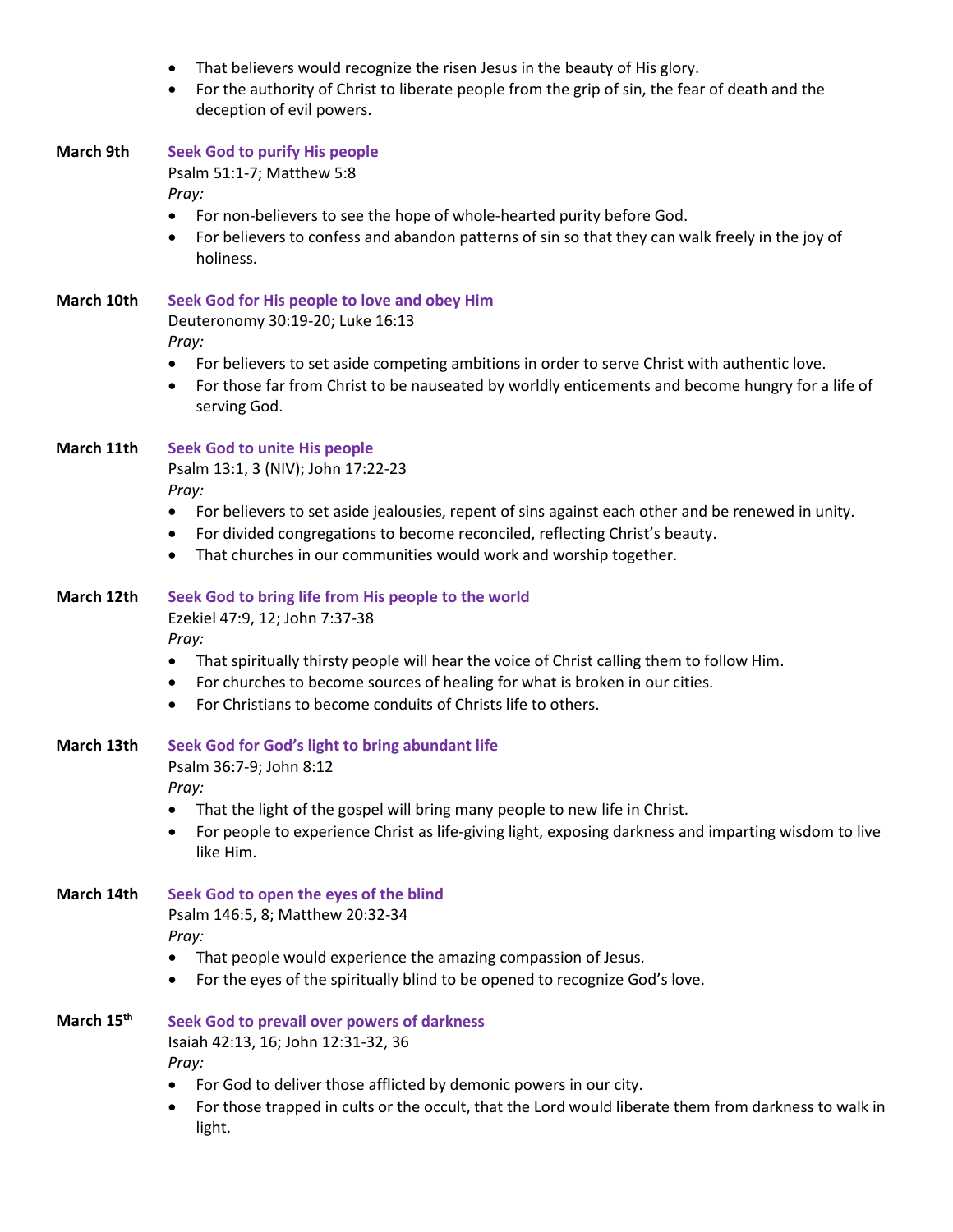| March 16 <sup>th</sup> | Seek God to rescue people from spiritual darkness<br>Psalm 107:10-11, 13-14; John 3:19, 21<br>Pray:                                                                                                                    |
|------------------------|------------------------------------------------------------------------------------------------------------------------------------------------------------------------------------------------------------------------|
|                        | • For God to subdue powers of evil that hold people in darkness.<br>For the light of the gospel to expose the bondage of rebellion and reveal the hope of freedom in<br>Jesus.                                         |
| March 17th             | Seek God for the word of God to be understood<br>Psalm 119:130; Luke 24:45<br>Pray:                                                                                                                                    |
|                        | For people to read the Bible together, understanding what they read, and obeying what they<br>$\bullet$<br>understand.                                                                                                 |
|                        | For the Scriptures to get into the hands of truth-seekers in our city.<br>٠<br>That the Spirit of God would illumine His word, bringing clarity and conviction.<br>٠                                                   |
| March 18 <sup>th</sup> | Seek God for revelation leading to repentance<br>Job 42:5-6; John 9:36-38<br>Pray:                                                                                                                                     |
|                        | • For the hard-hearted to encounter Christ's love so clearly that they reject false ideas about God.<br>For spiritually blind people to see Jesus Christ so that they trust Him and become full-hearted<br>worshipers. |
| March 19th             | Seek God for the fight of the gospel to shine<br>Isiah 9:2; Luke 1:78-79<br>Pray:                                                                                                                                      |
|                        | • For Christ's light to shine into the darkened hearts of lost people.<br>For God to reveal His mercy to many.<br>$\bullet$                                                                                            |
| March 20th             | Seek God for every people group to hear the gospel<br>1 Chronicles 16:23-24, 31; Luke 8:39<br>Pray:                                                                                                                    |
|                        | For miracles great and small to be celebrated among friends and families.<br>That gospel movements would surge throughout whole cities.<br>٠                                                                           |
| March 21 <sup>st</sup> | Seek God that His people would reflect His great name<br>Jeremiah 14:7-9 (NIV); John 12:28<br>Pray:                                                                                                                    |
|                        | • For backslidden Christians to become faithful, God-honoring followers of Christ.<br>For God to be glorified in the words, deeds, and prayers of His people.                                                          |
| March 22nd             | Seek God to display His love and power by answered prayer<br>1 Kings 8:43; Luke 5:26<br>Pray:                                                                                                                          |
|                        | For God to hear and to answer the prayers of people who do not yet know Christ.<br>$\bullet$<br>For Christians to pray with and for others in wise and sensitive ways.                                                 |
| March 23rd             | Seek God to be recognized and honored by leaders<br>Psalm 2:10-12; Matthew 2:8-11<br>Pray:                                                                                                                             |
|                        | For government leaders who fear God to find courage to openly express reverence and honor for<br>Jesus Christ.                                                                                                         |

• For local and national officials to know the truth of Christ and His kingdom.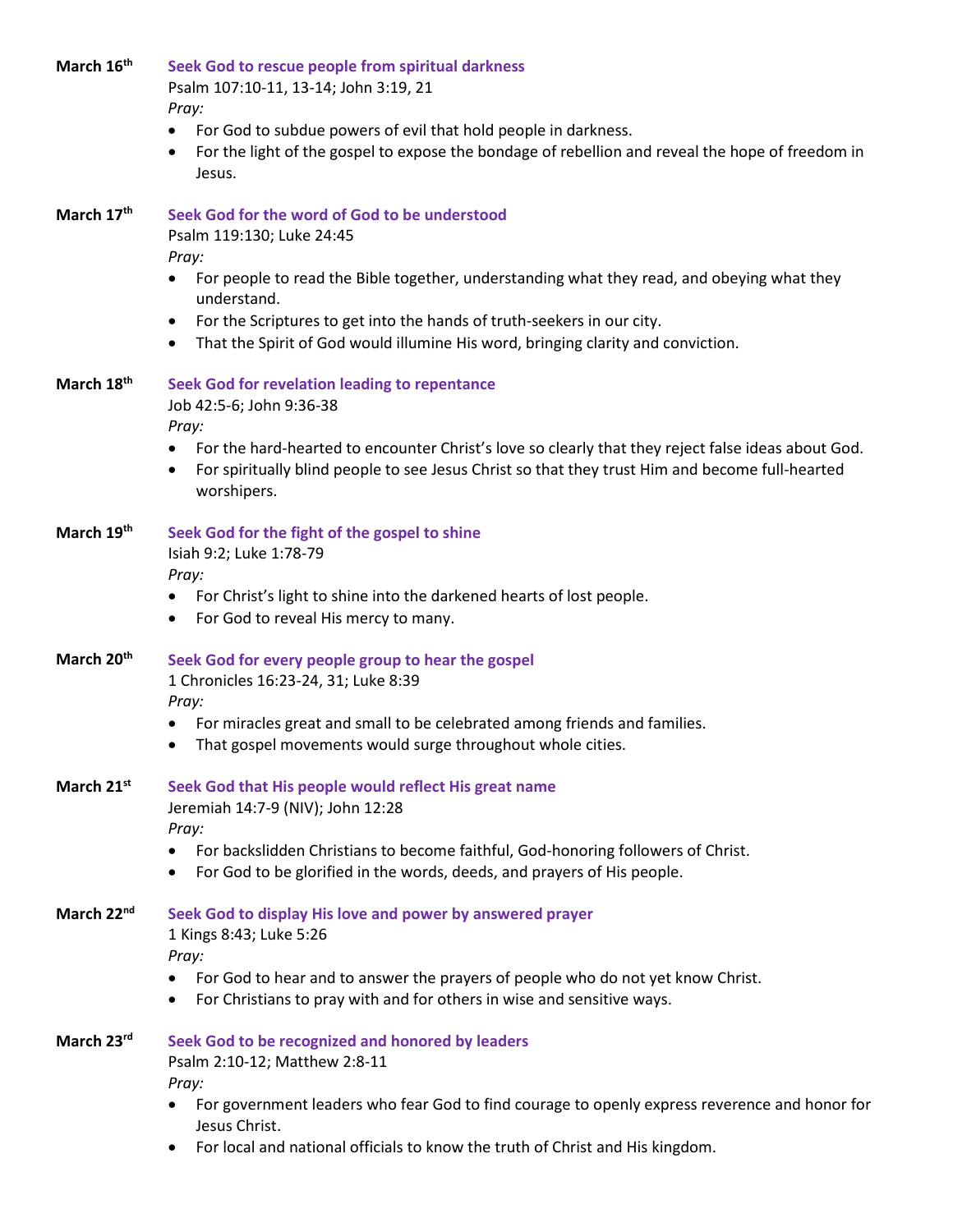**March 24th Seek God for His renown among all peoples**

Isaiah 12:4-5; Luke 11:2

*Pray:*

- For believers to become storytellers, recounting to friends and neighbors what God had done for them.
- That God will reveal Himself to people who have denied or defied Him.
- For God to be thanked for the good things He does in our communities.

| March 25th             | Seek God that many would know and follow Him<br>Zechariah 8:20-22 (NIV); John 12:19 (NIV)<br>Pray:                                                                                                                                                                            |
|------------------------|-------------------------------------------------------------------------------------------------------------------------------------------------------------------------------------------------------------------------------------------------------------------------------|
|                        | For the Spirit of God to ignite the hearts of many to seek and to know Jesus.<br>٠<br>For God to raise up disciple-making men and women to help sustain new movements towards<br>Christ.                                                                                      |
| March 26th             | Seek God to be worshiped by all peoples<br>Psalm 86:9-10; John 4:23<br>Pray:<br>For worship leaders to be filled with God's Spirit and focused on biblical truth.<br>٠<br>For Christians to be zealous for the Father to be worshiped in truth and in the love of the Spirit. |
|                        | For Christ-centered worship to come forth in every ethnic community of our city.                                                                                                                                                                                              |
| March 27th             | Seek God to inspire a yearning for righteousness<br>Isaiah 26:8-9; Matthew 5:6<br>Pray:                                                                                                                                                                                       |
|                        | For God to awaken in people a yearning like hunger to live in the fullness of Christ's righteousness.<br>For God to free people from hypnotic delusions of sin to experience the satisfying joy of life in<br>Christ.                                                         |
|                        | That transformed lives will bring about changed communities that reflect the light and love of Christ.                                                                                                                                                                        |
| March 28 <sup>th</sup> | Seek God to intervene I order to bring froth justice<br>Psalm 7:6, 9, 11; Luke 18:7-8 (NIV)<br>Pray:                                                                                                                                                                          |
|                        | For the laws of the land to be framed upon God's standards of righteousness.<br>٠<br>That God will overturn the status quo of injustice and entrenched evil.                                                                                                                  |
| March 29th             | Seek God for the righteousness of a few to bring blessing on many<br>Genesis 18:18-19; Matthew 3:15<br>Pray:                                                                                                                                                                  |
|                        | That people will trust and follow Christ and live right lives by His power.<br>That Christians of our city would pursue God's ways of justice.<br>$\bullet$                                                                                                                   |
| March 30th             | Seek God for His Spirit to empower His people<br>Isaiah 61:1-4; Luke 4:18-19, 21<br>Pray:                                                                                                                                                                                     |
|                        | For God to empower Christians by His Spirit to renew their communities.<br>For many to taste the joy of God's favor instead of the fear of His anger.                                                                                                                         |
| March 31st             | Seek God for righteous life despite the threat of terror<br>Isaiah 54:14; Luke 1:74-75<br>Pray:                                                                                                                                                                               |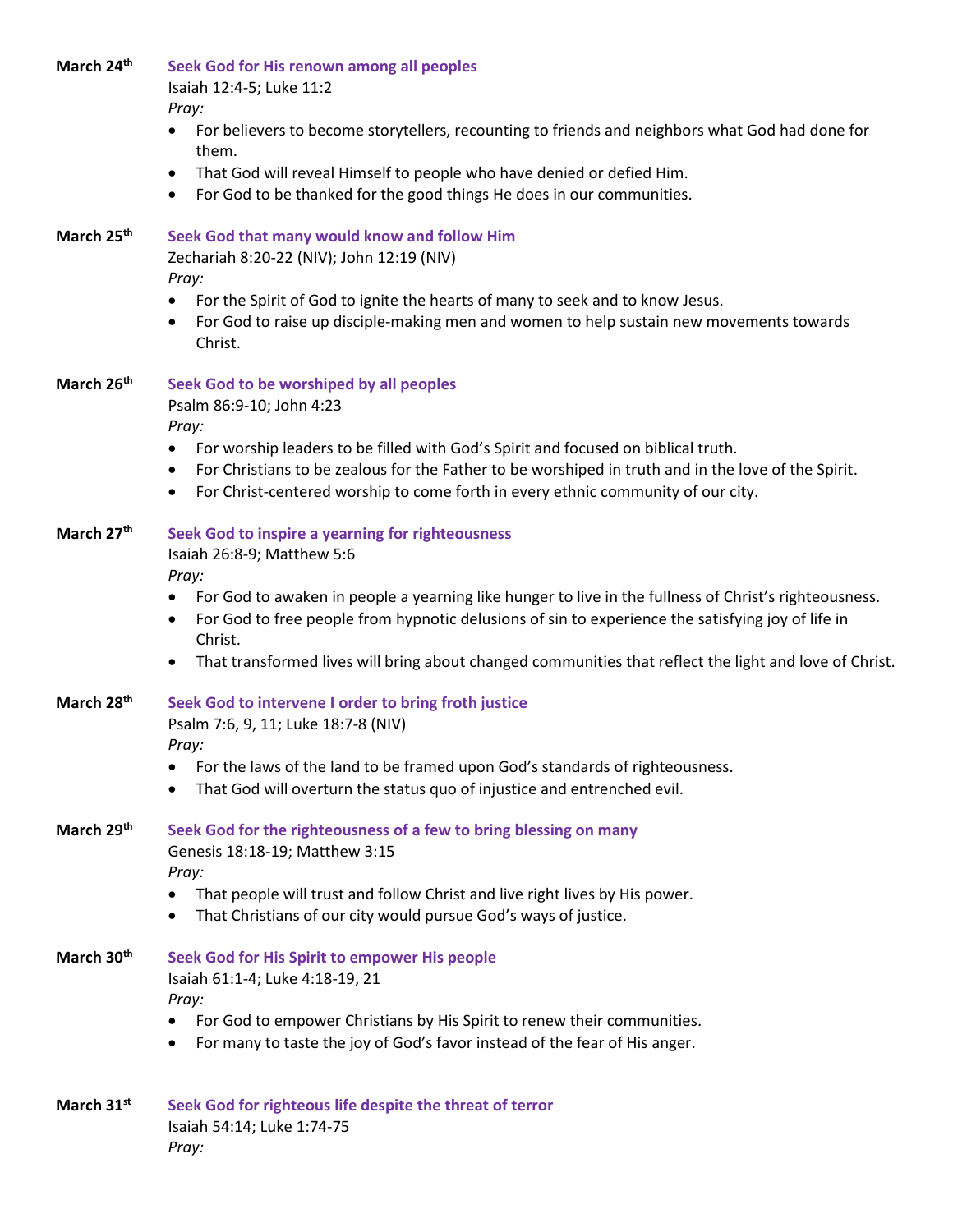- For believers in our city to become peace-bearers, living free from fear.
- That believers near and far would stand strong in the midst of persecution.

#### **April 1st Seek God to establish righteous leaders**

Isaiah 1:26; John 7:24 *Pray:*

- That business leaders will pursue more than profits, but community-wide righteousness.
- For corruption to be purged from our justice system.
- For judges, court official and lawmakers to fear God.

| April 2 <sup>nd</sup> | <b>Seek God for city-wide righteousness</b> |
|-----------------------|---------------------------------------------|
|                       | Hosea 10:12; Matthew 6:33                   |
|                       | $Dr_{N}$                                    |

*Pray:*

- For believers to seek God's kingdom above all other things.
- For Christ's Lordship to change people in personal life as sell as public affairs.

### **April 3rd Seek God for Christ to bless the nations with peace**

Genesis 22:18; John 8:56

*Pray:* 

- For respect, honor and goodwill to be formed between diverse peoples and races in our community.
- As culturally relevant churches are planted among every ethnicity, empower Your people to welcome each other in peace.

# **April 4th Seek God for Christ to restore relationships**

Jeremiah 33:5-6, 9; Luke 19:42

### *Pray:*

- For fragmented relationships to be reconciled in Christ.
- For believers to recognize God-given opportunities to make peace in their neighborhoods and networks.

#### **April 5th Seek God to restore children to their parents**

Isaiah 54:13 (NIV); Mark 10:13, 16

*Pray:*

- That parents would learn how to bless their children, speaking openly about God's plan for good in their lives
- For daughters to live with single-minded zeal to love and serve Jesus.
- For sons to focus the passions of their hearts on Christ and His Kingdom.

**April 6th Seek God for enemies to be blessed** Proverbs 16:7; Matthew 5:44-45

*Pray:*

- That believers would love and pray for their enemies.
- For those who oppose Christ to experience His mercy.
- For persecuted Christians to remain faithful, following Christ's example in all things.

## **April 7th Seek God to calm the storms of war**

Isaiah 2:4; Matthew 12:21 (NIV) *Pray:*

- For God to resolve racial or ethnic conflicts that may persist in our city.
- That people from distant lands in our community will experience the hope that is in Jesus.